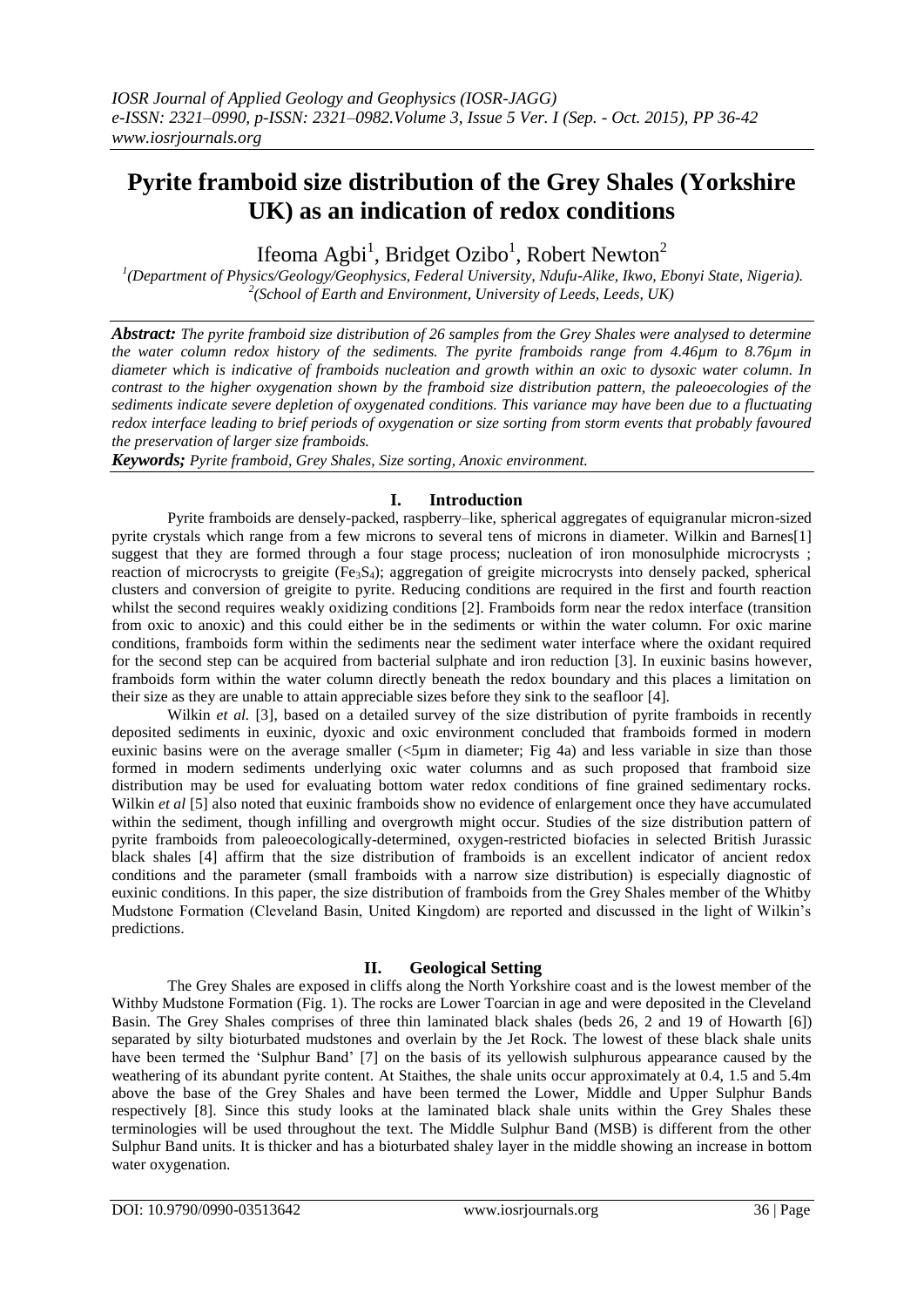Hallam [9], describes the Grey Shales, Jet Rock and the Alum Shale members of the Whitby Formation as sediments deposited during a period of marine transgression. The Grey Shales was deposited under shallow marine conditions; this is evident by the diversity of benthic taxa found within the bioturbated sections. Although, a diverse assemblage of benthic organism is present in the mudstones of the Grey Shales, Newton [8] observed that the Sulphur Bands in contrast, record a complete loss of benthos. Wignall [10] reports the presence of *Chrondrites* and *Diplocraterion* (ichnofossils normally associated with shallow water deposition) on the top of the lower Sulphur Band as well as the presence of storm scours in the Sulphur Bands.

| <b>STAGE</b>          | <b>LITHOSTRATIGRAPHIC</b><br><b>UNITS</b> |                            |                                               |  |  |
|-----------------------|-------------------------------------------|----------------------------|-----------------------------------------------|--|--|
|                       | <b>GROUP</b>                              | <b>FORMATION</b>           | <b>MEMBER</b>                                 |  |  |
| TOARCIAN              | LIAS                                      |                            | Cliff<br>Fox<br>Sandstone<br>Peak<br>Mudstone |  |  |
|                       |                                           | WHITBY MUDSTONE            | Alum Shale                                    |  |  |
|                       |                                           |                            | Jet Rock                                      |  |  |
|                       |                                           |                            | <b>Grey Shales</b>                            |  |  |
| <b>PLIENNSBACHIAN</b> |                                           | <b>CLEVELAND IRONSTONE</b> |                                               |  |  |

**Figure 1**. Lithostratigraphy of the Grey Shales

# **III. Analytical Method**

Samples were taken from Hawsker Bottoms along the Yorkshire Coast of Northern England. 26 wholerock samples, each sawed perpendicular to the bedding plane were mounted in resin blocks, polished and given a light gold coating. The samples were viewed under a scanning electron microscope (SEM) at a magnification of x2670 using the back scattered electron mode to distinguish the pyrite framboids. The size of pyrite framboids was measured directly from the SEM screen to the nearest 1μm using a ruler calibrated in μm at the above magnification. This method tends to underestimate the true diameter of the framboids when not measured in the median section, however, calculation shows that the deviation from the true mean diameter is unlikely to exceed 10% [3]. A minimum of 100 framboids were measured in each polished thin section in other to achieve stable size distribution statistics.

## **IV. Results**

Four types of pyrite were identified during the SEM work on the Sulphur Band samples, namely (1) Typical framboids; closely packed spherical aggregates of uniform-sized microcrysts (Fig.2a), (2) Framboids consisting of less densely packed microcrysts with a greater range of microcryst size within the framboid (Fig.2b), (3) Aggregates of pyrite crystals normally in the size range of framboids but consisting of overgrowths and so the microcrysts lack uniformity (Fig.2d), (4) Diagenetic pyrite crystals occurring either as single euhedral crystals or in clusters or as irregularly shaped mass (Fig.2c). the framboids also occurred in clusters and rings (Fig. 2e) Measurements were only taken across framboids with typical size and shape, as they were in the majority.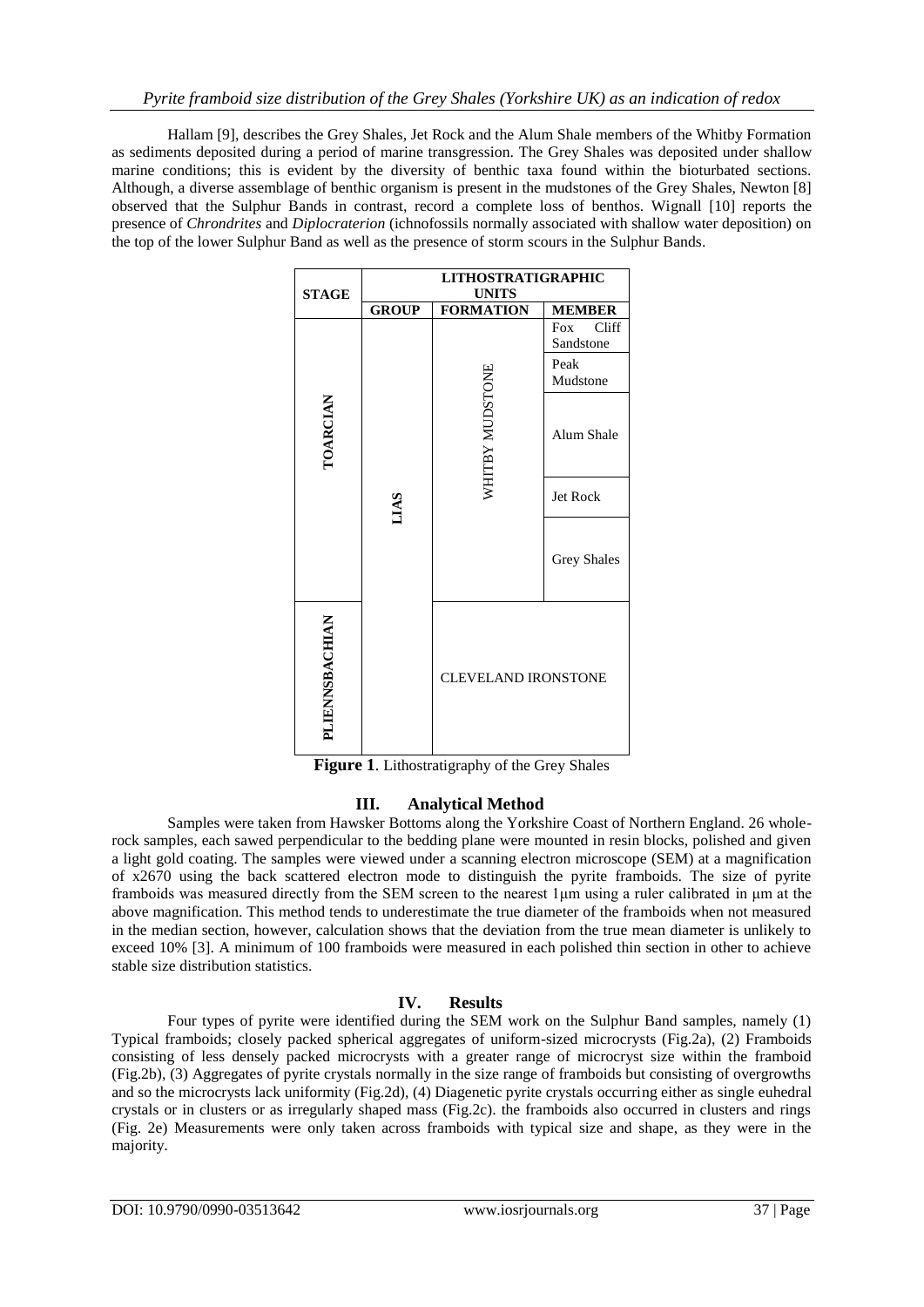*Pyrite framboid size distribution of the Grey Shales (Yorkshire UK) as an indication of redox*



Figure 2. Backscatter SEM images of (a) typical framboid. (b) framboids showing looser packing of microcrysts (c) aggregates of pyrite packed as framboids (d) Individual euhedral pyrite crystals in a cluster (e) framboids occurring as clusters formed in a ring (f) different framboid population between shaley and silty laminae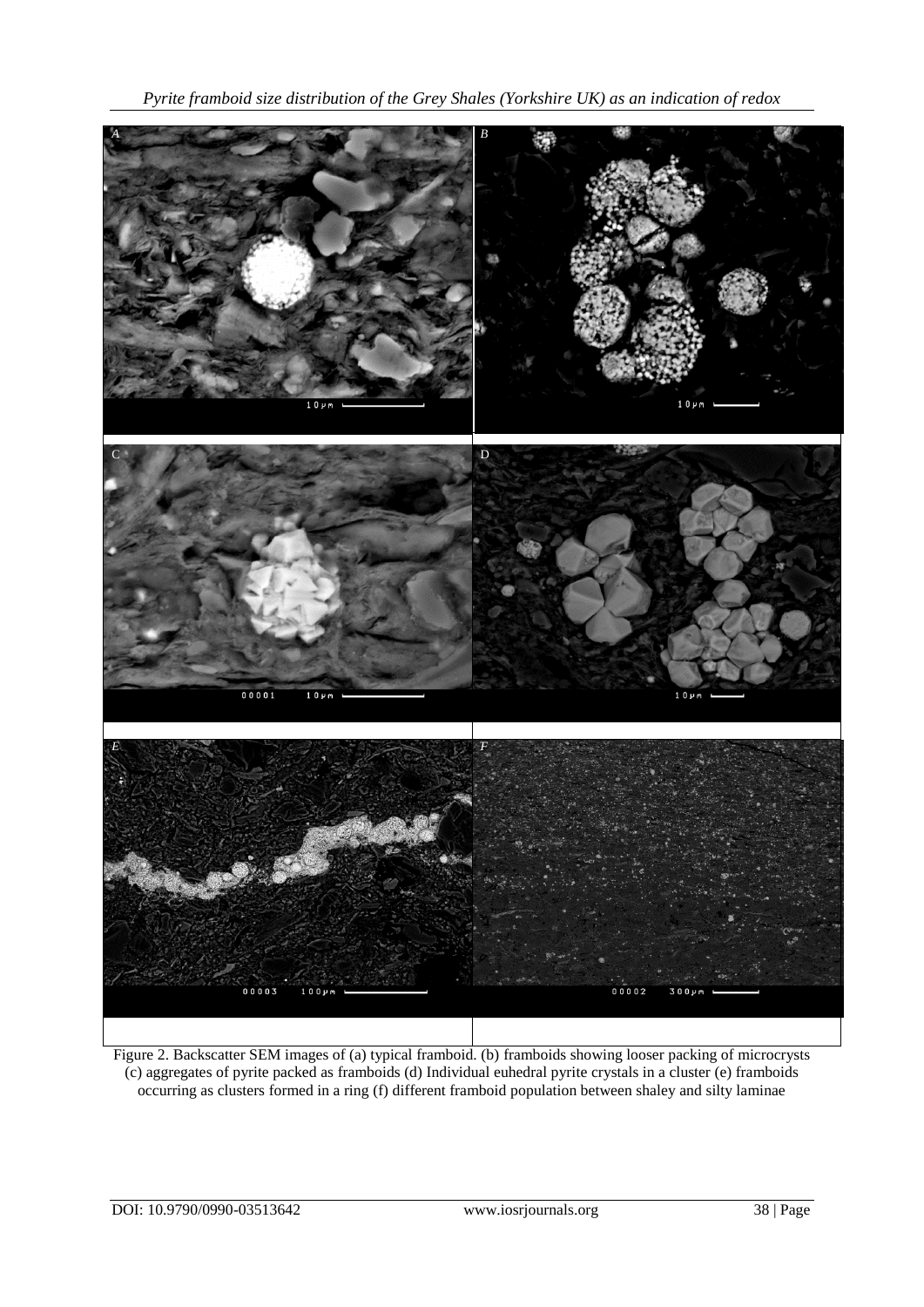| Table 1. Statistical data of the measured pyrite framboids |                              |      |                       |                                 |                 |  |
|------------------------------------------------------------|------------------------------|------|-----------------------|---------------------------------|-----------------|--|
| Sample Name                                                | No. Of Framboids<br>Measured | Mean | Standard<br>Deviation | Maximum<br>Framboid<br>Diameter | <b>Skewness</b> |  |
| $NSB-LSB-1/2$                                              | 105                          | 8.76 | 4.60                  | 30                              | 0.50            |  |
| NSB-LSB-4/5                                                | 50                           | 7.36 | 3.12                  | 18                              | 0.35            |  |
| NSB-LSB-6/7                                                | 119                          | 8.48 | 4.85                  | 28                              | 0.92            |  |
| $NSB-LSB-10/11(i)$                                         | 148                          | 7.18 | 3.79                  | 21                              | 0.94            |  |
| $NSB-LSB-10/11(ii)$                                        | 120                          | 4.49 | 2.18                  | 17                              | 0.68            |  |
| NSB-LSB-13/14                                              | 126                          | 5.94 | 3.13                  | 20                              | 0.90            |  |
| NSB-LSB-18/19                                              | 116                          | 5.60 | 2.29                  | 15                              | 0.79            |  |
| <b>NSB-LSB-19/20</b>                                       | 118                          | 7.13 | 2.10                  | 13                              | 0.18            |  |
| NSB-MSB-11                                                 | 134                          | 4.75 | 2.84                  | 30                              | 0.80            |  |
| NSB-MSB-12                                                 | 128                          | 4.66 | 1.80                  | 12                              | 1.10            |  |
| NSB-MSB-13                                                 | 131                          | 5.64 | 2.55                  | 17                              | 0.75            |  |
| NSB-MSB-21                                                 | 135                          | 5.18 | 2.42                  | 22                              | 0.22            |  |
| NSB-MSB-27                                                 | 131                          | 5.71 | 2.87                  | 17                              | 0.74            |  |
| NSB-MSB-28                                                 | 123                          | 5.24 | 2.61                  | 23                              | 0.28            |  |
| NSB-MSB-30                                                 | 135                          | 4.78 | 1.57                  | 12                              | $-0.43$         |  |
| NSB-MSB-32                                                 | 125                          | 5.74 | 1.87                  | 13                              | $-0.41$         |  |
| NSB-MSB-37                                                 | 122                          | 4.73 | 2.27                  | 18                              | 0.96            |  |
| NSB-MSB-45                                                 | 115                          | 6.01 | 2.98                  | 22                              | 1.01            |  |
| NSB-USB-2cm B1                                             | 111                          | 6.15 | 3.55                  | 28                              | 0.97            |  |
| NSB-USB-4/5                                                | 120                          | 7.03 | 3.28                  | 24                              | 0.94            |  |
| NSB-USB-9                                                  | 146                          | 5.51 | 3.54                  | 25                              | 0.44            |  |
| NSB-USB-10                                                 | 140                          | 6.11 | 2.91                  | 18                              | 1.14            |  |
| NSB-USB-11/12                                              | 143                          | 5.33 | 3.07                  | 24                              | 0.32            |  |
| NSB-USB-14/15                                              | 179                          | 6.75 | 2.70                  | 22                              | 0.84            |  |
| NSB-USB-17                                                 | 136                          | 4.82 | 2.08                  | 13                              | 1.18            |  |
| <b>NSB-USB-19/20</b>                                       | 132                          | 5.00 | 2.99                  | 22                              | 1.00            |  |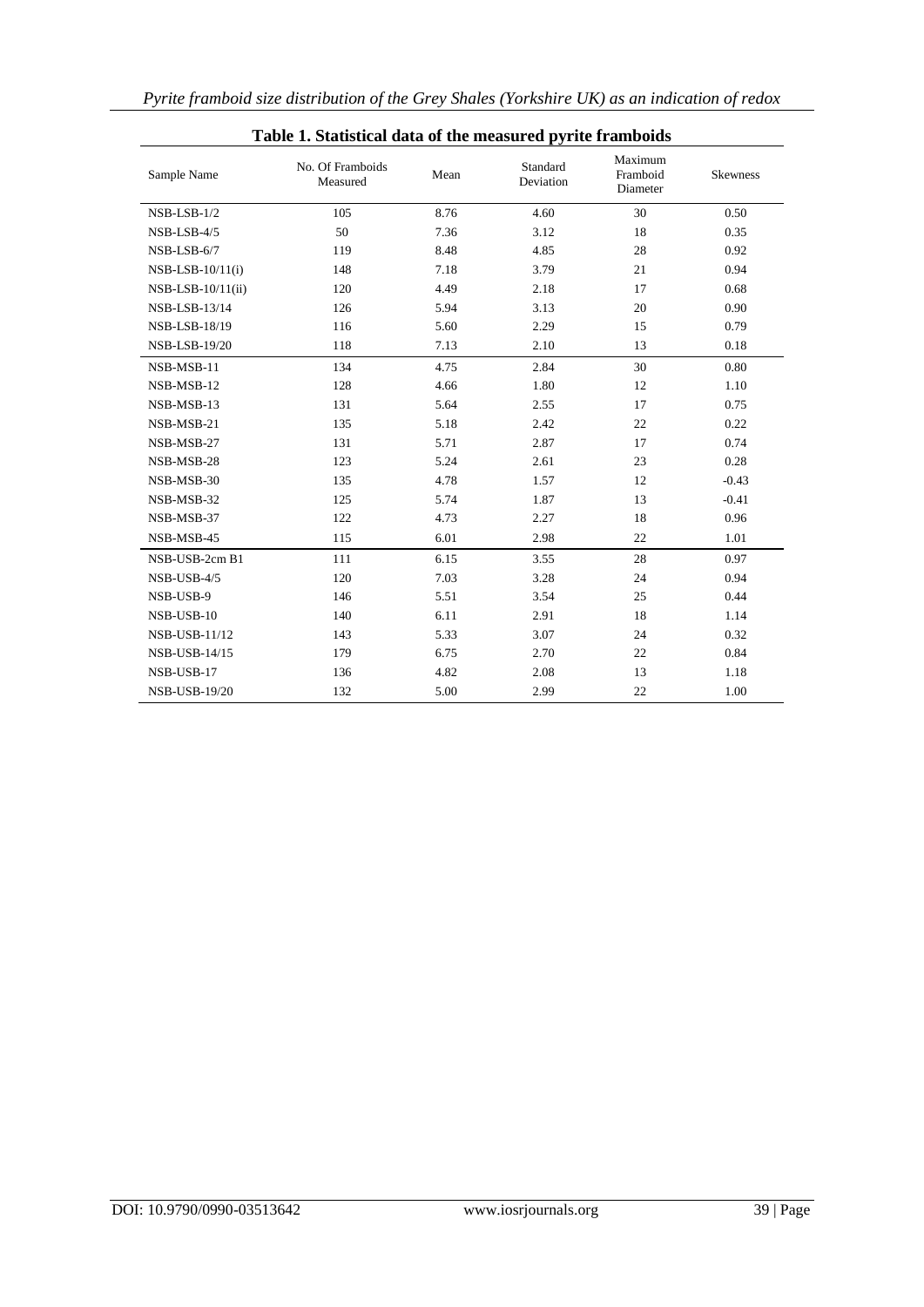

**Figure 3**. Histograms showing size distribution frequency of pyrite framboids from the Sulphur Bands as a function of their position from the base of the lamination.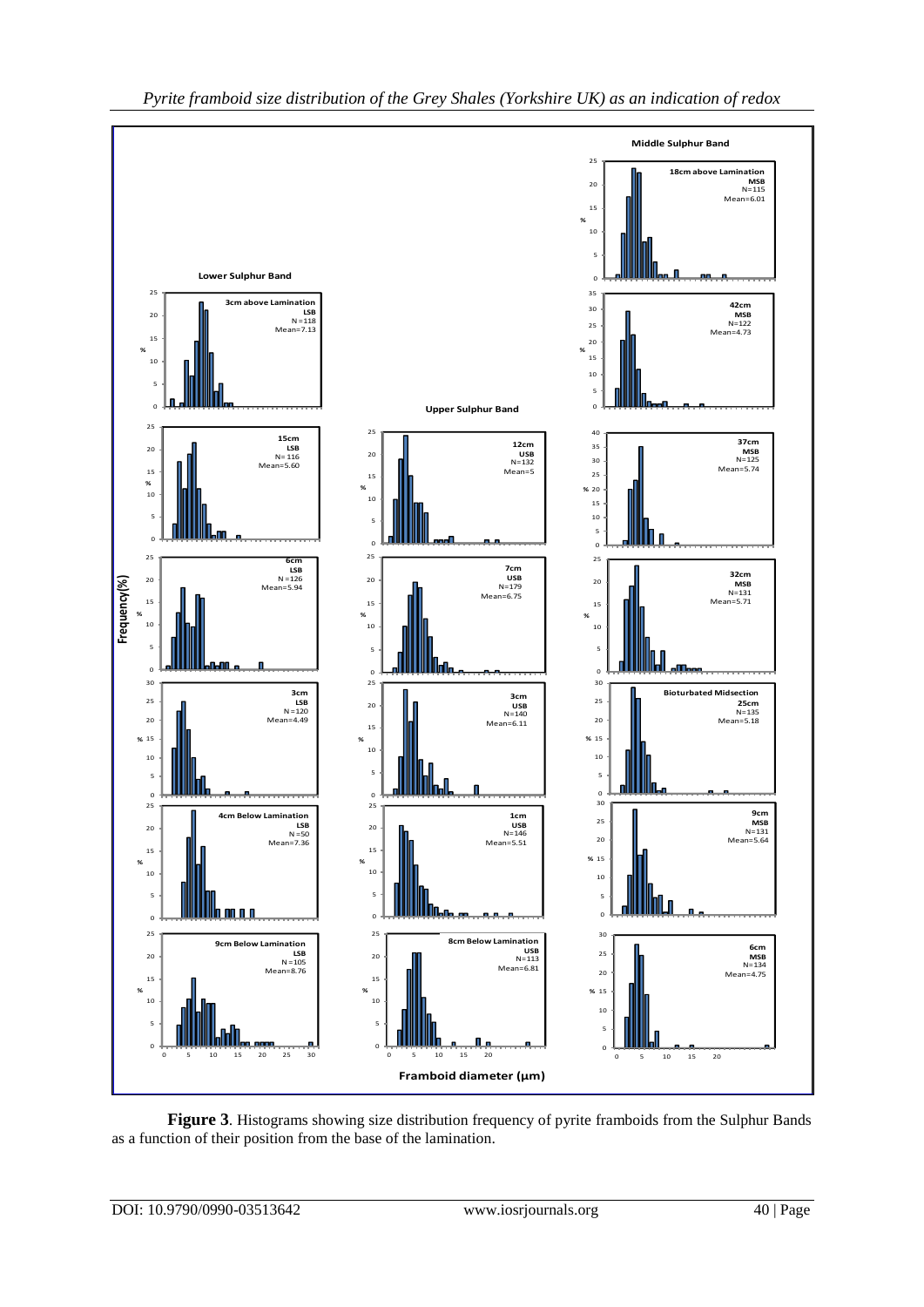Statistics of the framboid size distributions (mean, standard deviation about the mean, maximum framboid diameter, number of framboids measured per sample, skewness) are listed in Table 1. Histograms plots of the size distribution of the Sulphur Bands had sharp peaks and extended tails (Fig. 3). The samples show varied mean diameters which ranged from 4.46µm to 8.76µm. Framboid diameters above 30µm occur very rarely (though some samples contained up to 3) and were not included in the frequency distribution of the samples where they occur. Newton [8] suggests that these larger framboids were formed in an environment with low sedimentation rate and more oxic conditions which are different from the modern environment [3] to which the samples are being compared with. These large framboids would enormously increase the standard deviation of the size distribution and so would not fit into the model. Samples taken from the bioturbated mudstones immediately below and above the lower Sulphur Band (LSB) contained more of framboids with overgrowths than typical framboids. In general, samples from the bioturbated sections directly above and below the Sulphur Bands had typical framboids with mean diameter of about 7.9µm and contained less framboids than the Sulphur Band samples. The maximum framboid diameters measured from the bioturbated sections were also higher. However, for the MSB, samples from the bioturbated top of the bed did not vary much from samples from the laminated sections.

#### **V. Discussion**

Figure 4 shows the size distributions of the Sulphur Bands and compares it with plots from modern environment after Wilkin et al., [3]. The plot of mean versus the standard deviation of Lower Sulphur Band and Upper Sulphur Band (USB) position them on the oxic-dysoxic side of the redox boundary. The Lower Sulphur Band is marked by the disappearance of all fossil remains, except for exceptionally rare fragments of dactylioceratid ammonites [8], and the development of lamination indicating severe depletion of oxygenated conditions during the deposition. The Upper Sulphur Band on the other hand records a complete loss of benthic fauna but does contain the occasional ammonite, suggesting the existence of permanent water anoxia that did not necessarily extend high into the lower water column. The mean diameter of the framboids measured from these units ranged from 5-8µm and are more suggestive of oxic–dysoxic environment. This is inconsistent with their paleo-ecology. A look at the sedimentary fabric of the LSB reveals that it is a silt laminated black shale with the silt laminae towards the top exhibiting very low angle hummocky cross stratification [10], suggesting it was affected by storm events. Such a storm event responsible for the silt laminae would have temporarily oxygenated the sea floor moving the location of the framboid formation from the water column to the sediment (beneath the redox boundary). Framboids formed within the sediments are typically larger in diameter ( $>7\mu$ m) than those formed within the water column and this explains the larger diameter sized framboids present in the LSB. Raiswell et al., [11] described size sorting as a process that could explain the preservation of the larger framboids. Size sorting, explained as the winnowing or preferential removal of the smallest diameter framboids, could have occurred during the emplacement of the hummocky cross stratified silt laminae. One of the samples (NSB-LSB-10/11), interestingly clearly shows the transition from shale to silt and measurements were taken across both laminae. The silt laminae had framboids with mean diameter of 7.18μm which is at variance with the mean diameter recorded in the shaley laminae (4.49μm). The shaley laminae also had a larger proportion of framboids when compared to the silty laminae (Fig. 2f) indicating loss of framboids in the silt laminae. This clear record of disparity between the framboid size diameters of both laminae implies that the LSB framboid size distribution may have been altered by the effect of oxygenation and size sorting. Newton [8] in using various paleo indices to describe the water column anoxia of the Grey Shales noted that the framboid analyses of the LSB and USB do not agree with their Degree of Pyritization and Indicator of Anoxicity values. These paleoredox indices indicate higher degree of anoxia while the framboid data as discussed above records much higher level of oxygenation. Based on the bimodal appearance of some Grey Shale framboid distribution (Fig 3), He suggested a fluctuating redox interface between a position somewhere in the water column and one at the sediment surface. This fluctuating redox conditions in the water column is consistent with the observed framboid distribution of the LSB and USB. Tyson and Pearson [12] pointed out that the onset of widespread anoxia in a laterally extensive epicontinental sea would effectively sterilise the seabed making its recolonisation slow. This might explain the absence of fauna in the fossil record of the Sulphur Bands under periodic anoxia. A fluctuating redox condition in the water column is also true for the framboid size distribution of the MSB. The framboid size data for the Middle Sulphur Band plot in a manner that varies between euxinic and oxic-dysoxic conditions (Fig. 4b). The framboids that plot in the euxinic field (diameters < 6μm) were probably formed in the water column when the bottom waters were anoxic, whilst the others were formed in the sediment when the water column was slightly oxygenated.

The fact that all Sulphur Bands are characteristically laminated, contain abundant organic matter and lacked benthic fauna suggest that the bottom water redox condition at the time of their deposition was anoxic. The presence of silt laminae and the framboid size distribution data of the Sulphur Bands indicates periods of